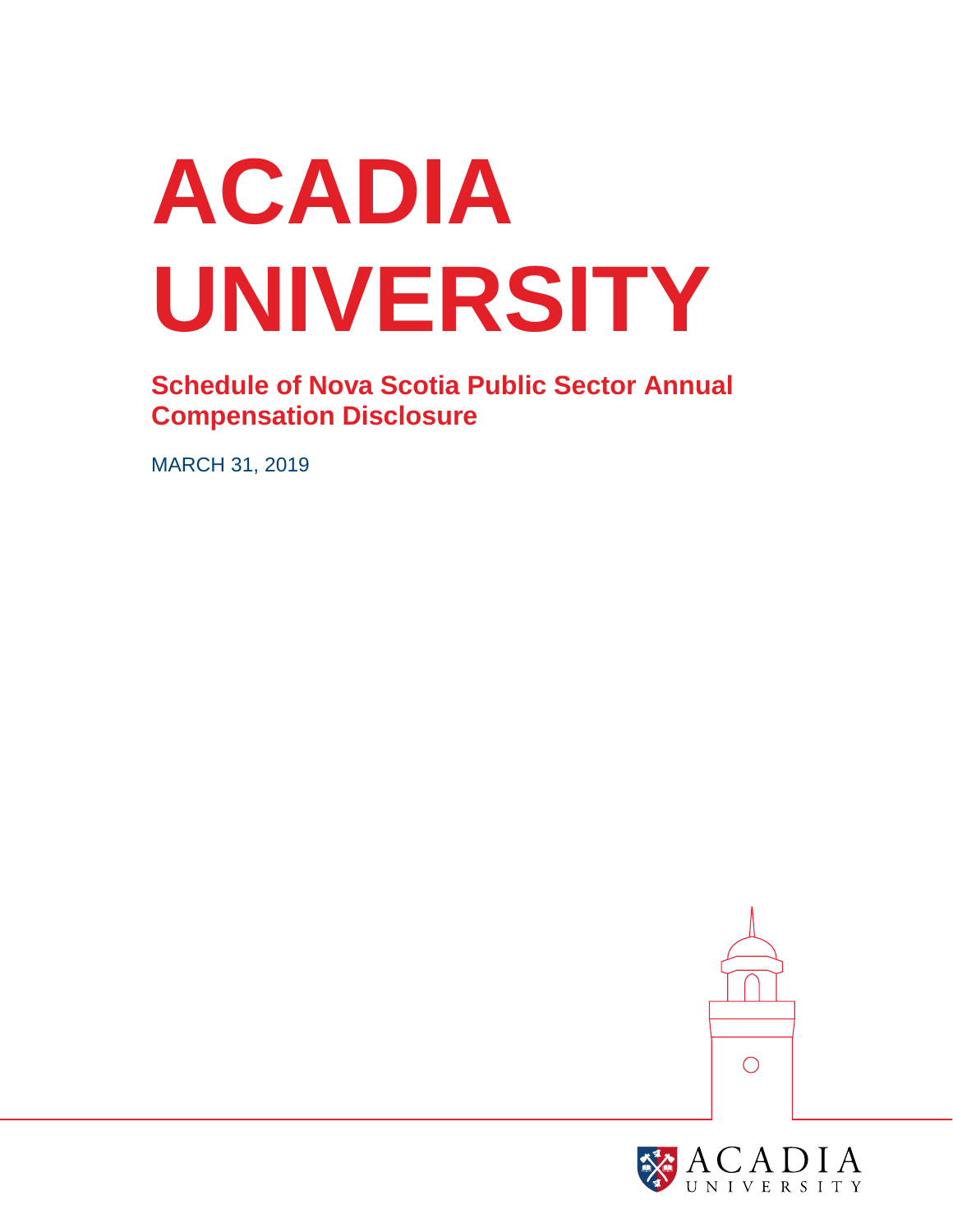

# Independent auditor's report

**Grant Thornton LLP**  Nova Centre, North Tower Suite 1000, 1675 Grafton Street Halifax, NS B3J 0E9

T +1 902 421 1734 F +1 902 420 1068

The Board of Governors of

#### **Acadia University**

#### **Opinion**

We have audited the Schedule of employee compensation for Acadia University for the year ended March 31, 2019, and the notes, including a summary of significant accounting policies ("the Schedule").

In our opinion, the accompanying Schedule for the year ended March 31, 2019 is prepared, in all material respects, in accordance with the financial reporting provisions of the Public Sector Compensation Disclosure Act, 2010, C.43, S.1 ("PSCD Act").

#### **Basis for Opinion**

We conducted our audit in accordance with Canadian generally accepted auditing standards. Our responsibilities under those standards are further described in the *Auditor's Responsibilities for the Audit of the Schedule* section of our report. We are independent of the University in accordance with the ethical requirements that are relevant to our audit of the Schedule in Canada, and we have fulfilled our other ethical responsibilities in accordance with these requirements. We believe that the audit evidence we have obtained is sufficient and appropriate to provide a basis for our opinion.

#### **Emphasis of Matter - Basis of Accounting**

We draw attention to Note 1 to the Schedule, which describes the basis of accounting. The Schedule is prepared to assist the University meet the requirements of the PSCD Act. As a result, the Schedule may not be suitable for another purpose. Our opinion is not modified in respect of this matter.

#### **Responsibilities of Management and Those Charged with Governance for the Schedule**

Management is responsible for the preparation of the Schedule in accordance with the financial reporting provisions of the PSCD Act, and for such internal control as management determines is necessary to enable the preparation of the Schedule that is free from material misstatement, whether due to fraud or error.

Those charged with governance are responsible for overseeing the University's financial reporting process.

#### **Auditor's Responsibilities for the Audit of the Schedule**

Our objectives are to obtain reasonable assurance about whether the Schedule as a whole is free from material misstatement, whether due to fraud or error, and to issue an auditor's report that includes our opinion. Reasonable assurance is a high level of assurance, but is not a guarantee that an audit conducted in accordance with Canadian generally accepted auditing standards will always detect a material misstatement when it exists. Misstatements can arise from fraud or error and are considered material if, individually or in the aggregate, they could reasonably be expected to influence the economic decisions of users taken on the basis of this Schedule.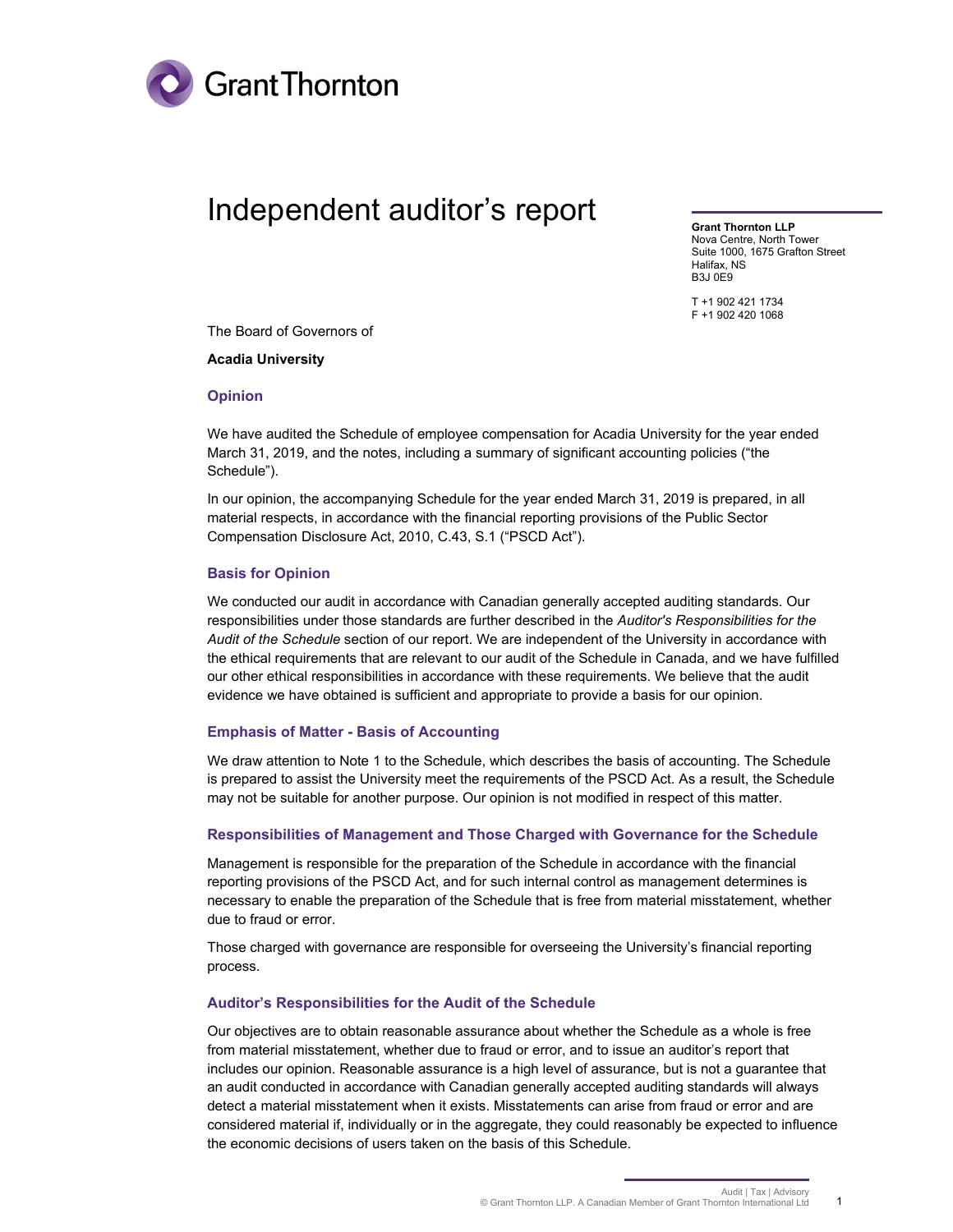As part of an audit in accordance with Canadian generally accepted auditing standards, we exercise professional judgment and maintain professional skepticism throughout the audit.

We also:

- Identify and assess the risks of material misstatement of the Schedule, whether due to fraud or error, design and perform audit procedures responsive to those risks, and obtain audit evidence that is sufficient and appropriate to provide a basis for our opinion. The risk of not detecting a material misstatement resulting from fraud is higher than for one resulting from error, as fraud may involve collusion, forgery, intentional omissions, misrepresentations, or the override of internal control.
- Obtain an understanding of internal control relevant to the audit in order to design audit procedures that are appropriate in the circumstances, but not for the purpose of expressing an opinion on the effectiveness of the University's internal control.
- Evaluate the appropriateness of accounting policies used and the reasonableness of accounting estimates and related disclosures made by management.

We communicate with those charged with governance regarding, among other matters, the planned scope and timing of the audit and significant audit findings, including any significant deficiencies in internal control that we identify during our audit.

Grant Thouton LLP

Halifax, Canada Chartered Professional Accountants June 4, 2019 Licensed Public Accountants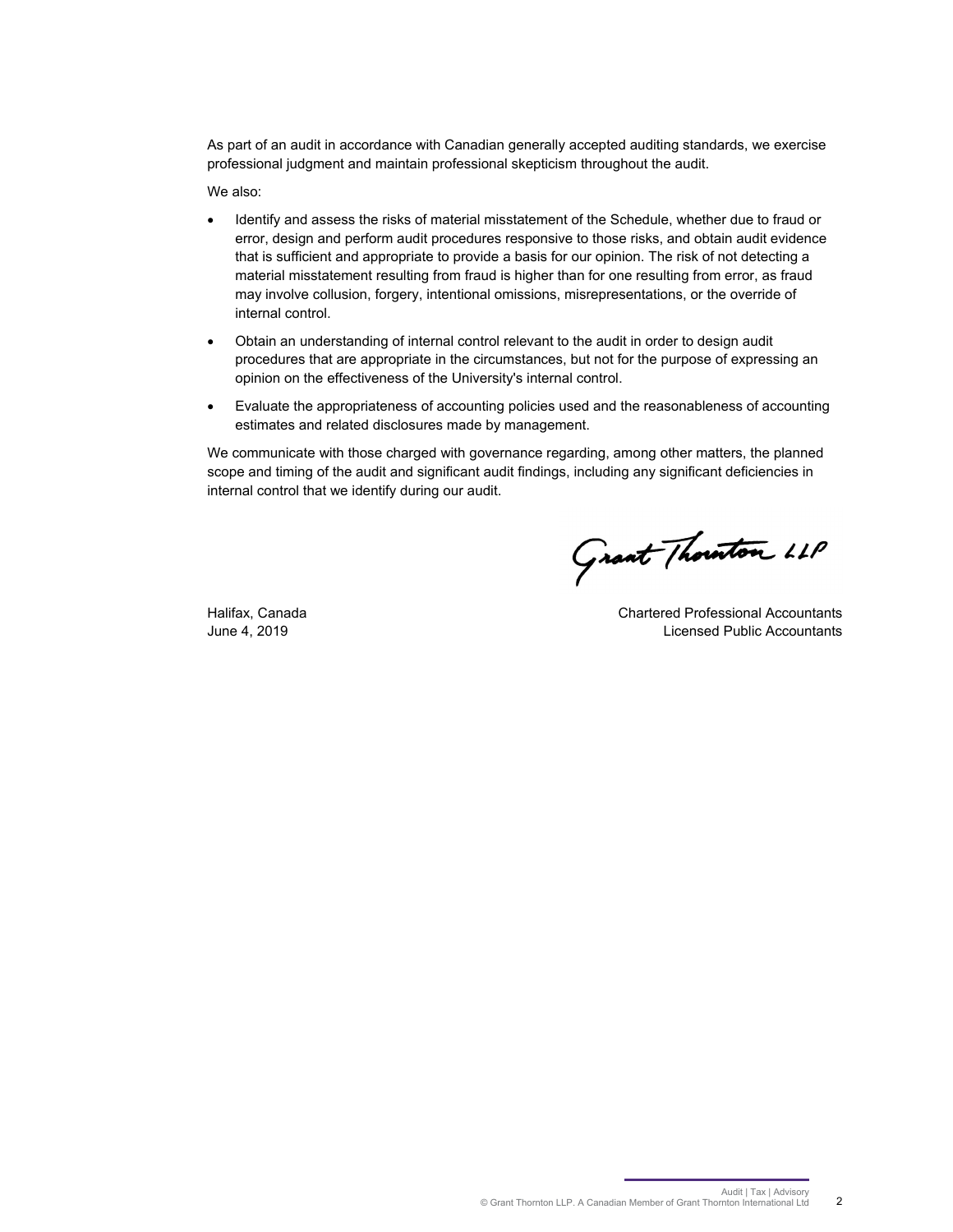| Name                  | Compensation (CAD\$) |
|-----------------------|----------------------|
| Abela, Paul           | 106,669              |
| Abramson, Zelda       | 120,933              |
| Ahern, Stephen        | 120,996              |
| Alexander, Cynthia    | 133,675              |
| Anderson, Barbara     | 138,222              |
| Arnold, Paul          | 113,747              |
| Avery, Trevor         | 100,529              |
| Aylward, Marie        | 119,981              |
| Banks, Jeffrey        | 146,186              |
| Barr, Sandra          | 156,866              |
| Bennett, Craig        | 143,339              |
| Benoit, Darcy         | 125,688              |
| Biro, Andrew          | 120,117              |
| Bishop, Claude-Mark   | 111,297              |
| Bissix, Glyn          | 159,991              |
| Both, Christoph       | 139,173              |
| Brickner, Rachel      | 110,847              |
| Brittain, James       | 110,786              |
| Brodeur, Darlene      | 147,667              |
| Callaghan, Edith      | 121,814              |
| Callaghan, Michael    | 124,271              |
| Callbeck, Christopher | 176,198              |
| Campbell, Wanda       | 146,117              |
| Charke, Derek         | 100,533              |
| Chipman, Hugh         | 143,847              |
| Clarke, Nancy         | 122,999              |
| Colton, John          | 145,588              |
| Corbett, Michael      | 131,378              |
| Cunningham, Richard   | 109,576              |
| Currie, Suzanne       | 122,292              |
| Curry, Eva            | 106,301              |
| Dahringer, Heather    | 116,924              |
| Dalton, Laurie        | 102,687              |
| Darnbrough, James     | 130,925              |
| Delpeche, Bernard     | 139,069              |
| Dennis, Michael       | 132,277              |
| Devine, Michael       | 122,301              |
| Diamond, James        | 118,338              |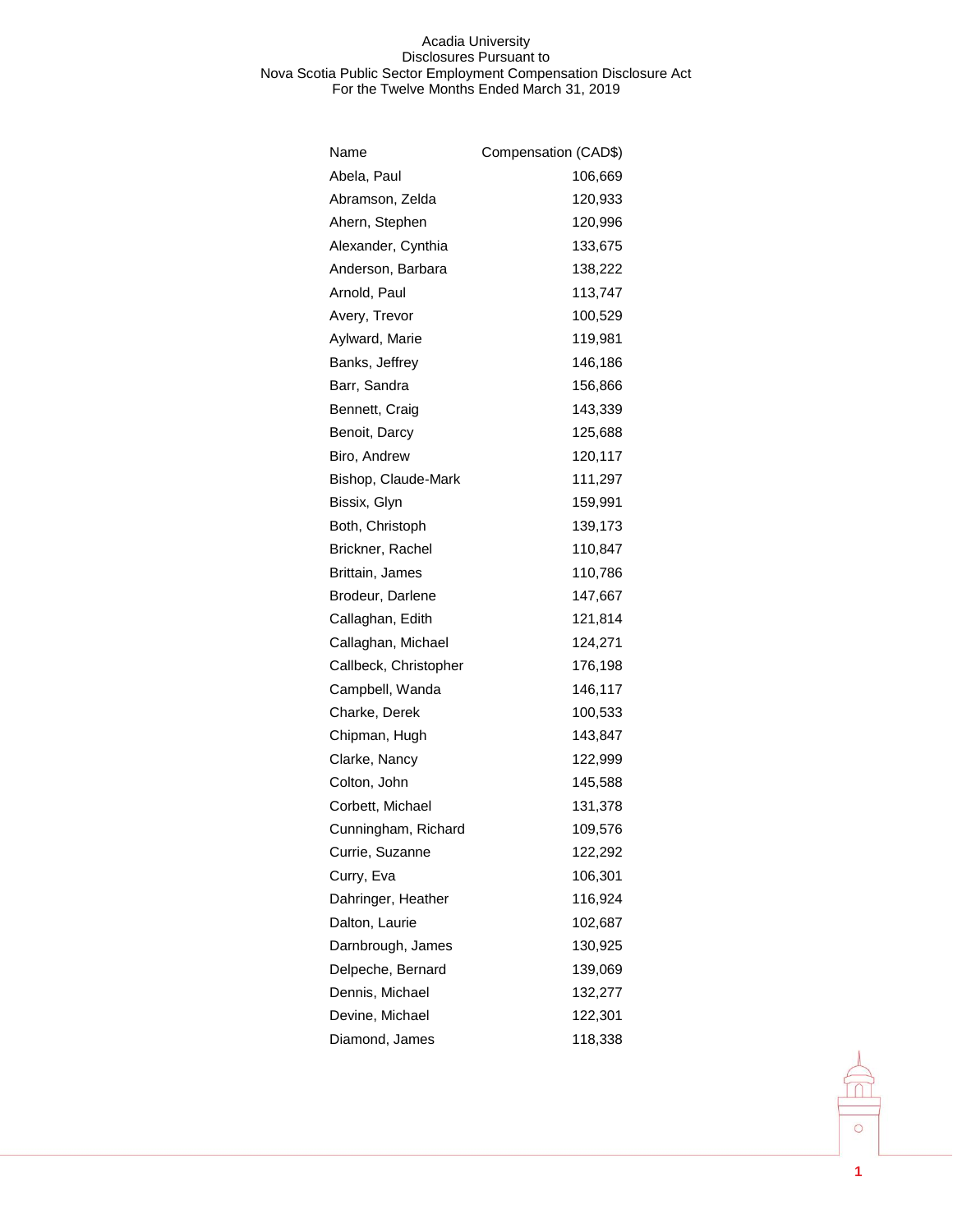| Name                | Compensation (CAD\$) |
|---------------------|----------------------|
| Dickie, Kevin       | 137,996              |
| Doerr, Paul         | 129,331              |
| Doucette, Gary      | 113,338              |
| Duke, David         | 129,521              |
| Durant, Matthew     | 112,684              |
| Dye, Kelly          | 110,977              |
| Easy, Russell       | 100,810              |
| Ellis, Bobby        | 106,885              |
| Elshof, Leo         | 111,350              |
| Evans, Rodger       | 112,839              |
| Falkenham, Marcel   | 124,052              |
| Feltmate, Ian       | 128,424              |
| Fowles, Jonathon    | 122,845              |
| Frank, Lesley       | 102,248              |
| Gibson, Glenys      | 140,002              |
| Grant, James        | 112,925              |
| Guiney Yallop, John | 116,685              |
| Handrigan, Nancy    | 131,673              |
| Hansen, John        | 123,314              |
| Hemming, Heather    | 208,403              |
| Henderson, T        | 112,253              |
| Hennessy, Jeffrey   | 141,024              |
| Hewitt, Sonia       | 101,478              |
| Hillier, Neil       | 125,726              |
| Holmberg, Diane     | 140,318              |
| Holt, Jason         | 100,849              |
| Hooper, Jeffrey     | 154,885              |
| Hopkins, Mark       | 124,849              |
| Huestis, Leigh      | 106,186              |
| Hutchinson, lan     | 121,391              |
| Ivany, Raymond      | 270,847              |
| Jha, Amitabh        | 139,550              |
| Kapoor, Harish      | 128,589              |
| Karsten, Richard    | 121,359              |
| Kayahan, Cevat      | 111,317              |
| Kruisselbrink, L.   | 118,099              |
| Landgraf, Diemo     | 108,992              |
| Landry, Scott       | 110,927              |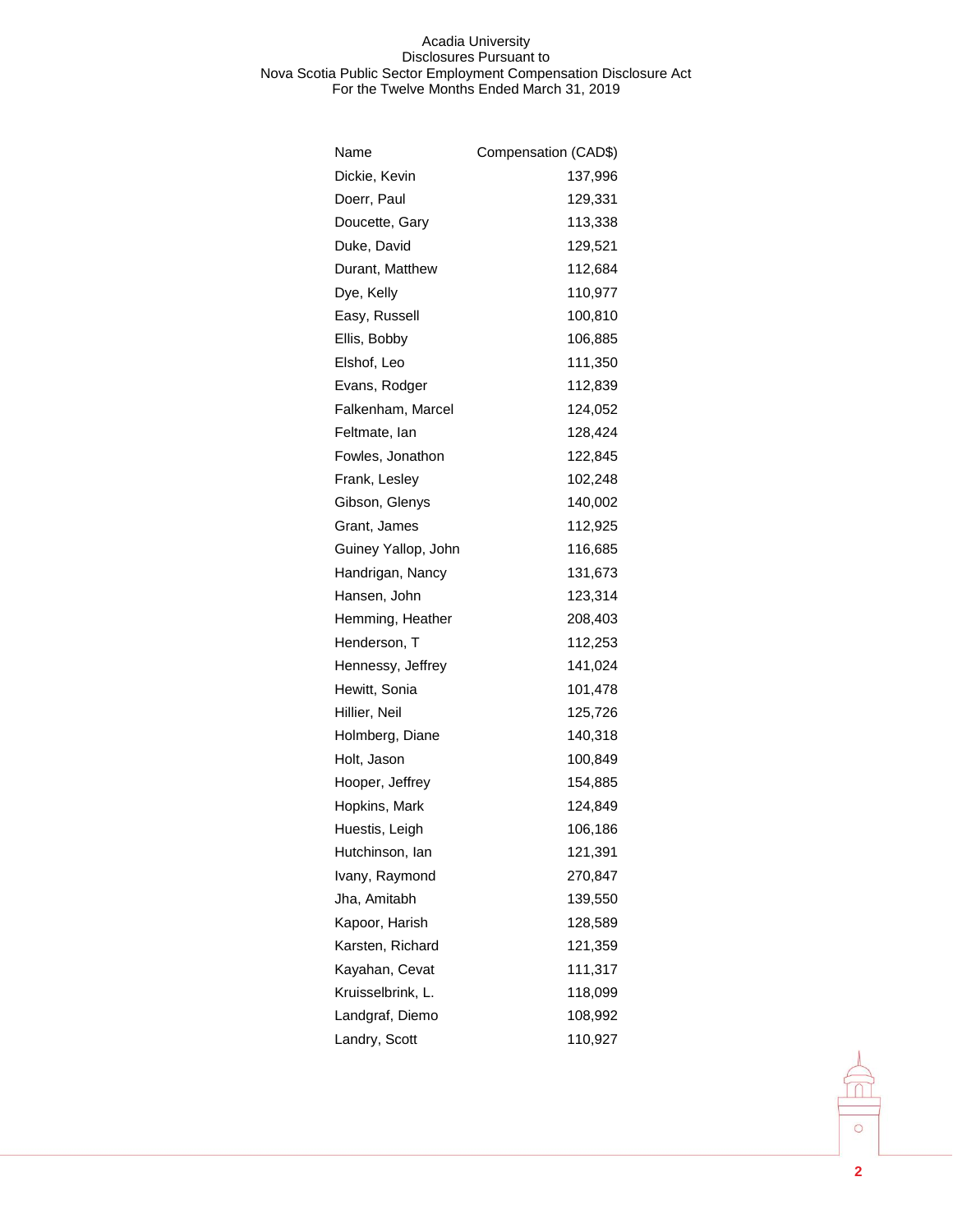| Name                | Compensation (CAD\$) |
|---------------------|----------------------|
| Larocque, Lance     | 115,003              |
| Lauzon, Paul        | 117,593              |
| Leidl, Judith       | 100,025              |
| Lu, Wilson          | 108,298              |
| Lukeman, Matthew    | 122,139              |
| MacDonald, Jennifer | 109,219              |
| MacKinnon, David    | 169,184              |
| MacKinnon, Gregory  | 140,389              |
| MacLean, Stephen    | 109,789              |
| MacLeod, James      | 154,684              |
| MacVicar, Mary      | 143,884              |
| Maitzen, Stephen    | 133,650              |
| Mallory, Mark       | 132,484              |
| Mehta, Rick         | 116,425              |
| Mendivil, Franklin  | 126,050              |
| Migliarisi, Anna    | 134,276              |
| Mitchell, Andrew    | 119,996              |
| Mockford, Stephen   | 108,699              |
| Morrison, George    | 191,771              |
| Moussa, Hassouna    | 148,021              |
| Murimboh, John      | 116,544              |
| Murphy, Rene        | 143,264              |
| Murray, lan         | 117,335              |
| Narbeshuber, Lisa   | 108,594              |
| Newman, Randy       | 114,636              |
| O'Driscoll, Nelson  | 141,411              |
| Patterson, Erin     | 112,868              |
| Peng, Jianan        | 127,370              |
| Piper, David        | 144,338              |
| Poulter, Gillian    | 106,240              |
| Price, Lisa         | 123,526              |
| Proulx, Robert      | 123,369              |
| Provencal, Vernon   | 139,039              |
| Pufahl, Peir        | 121,859              |
| Quema, Anne         | 130,776              |
| Raeside, Robert     | 155,656              |
| Ramsay, Marc        | 108,744              |
| Rand, Jennie        | 109,927              |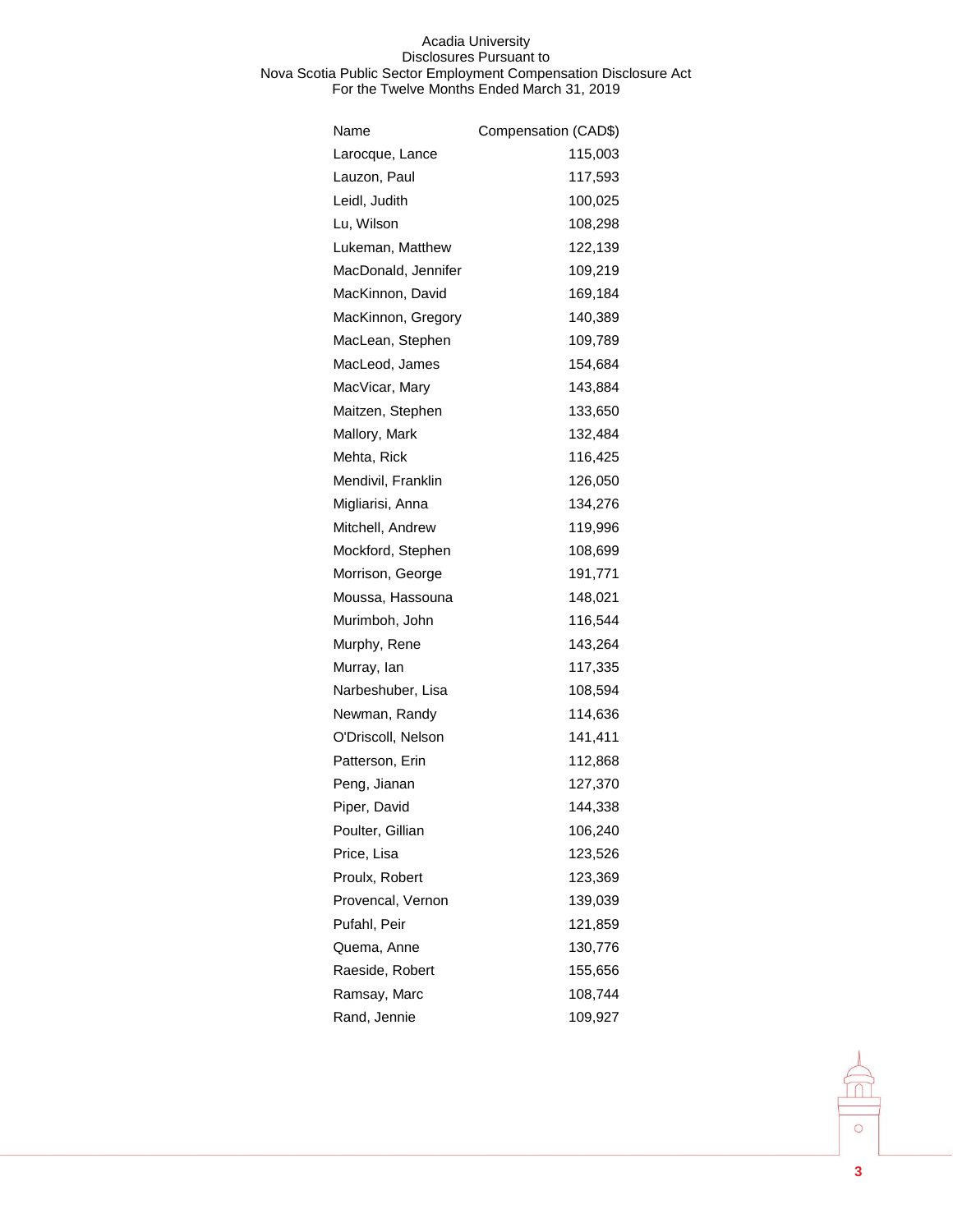| Name                   | Compensation (CAD\$) |
|------------------------|----------------------|
| Redden, Anna           | 142,783              |
| Richard, Jennifer      | 114,849              |
| Ricketts, Peter        | 342,923              |
| Rigg, Patricia         | 144,041              |
| Roberts, Scott         | 127,422              |
| Robertson, Michael     | 132,497              |
| Robicheau, Wendy       | 105,322              |
| Rushton, Christianne   | 108,569              |
| Sanford, James         | 104,673              |
| Schwenke Wyile, Andrea | 111,308              |
| Seale, Robert          | 113,653              |
| Seaman, Roxanne        | 126,141              |
| Seamone, Donna         | 113,821              |
| Sears, Donna           | 102,928              |
| Semenenko, Igor        | 105,536              |
| Shakshuki, Elhadi      | 135,661              |
| Sheppard, Michael      | 100,698              |
| Shields, Christopher   | 123,160              |
| Shutler, Dave          | 116,401              |
| Silver, Daniel         | 145,039              |
| Slights, Jessica       | 124,659              |
| Smith, Ann             | 113,109              |
| Smith, Todd            | 124,137              |
| Spooner, lan           | 155,824              |
| Stanley, Clifford      | 127,752              |
| Stewart, Donald        | 127,053              |
| Stokesbury, Michael    | 129,060              |
| Symons, Douglas        | 156,634              |
| Tango, Martin          | 107,180              |
| Taylor, Philip         | 140,857              |
| Teismann, Holger       | 124,622              |
| Thomas, Christian      | 101,570              |
| Thon, Sonia            | 106,553              |
| Tong, Anthony          | 111,892              |
| Townsend, Patricia     | 133,858              |
| Trofanenko, Brenda     | 127,116              |
| Trudel, Andre          | 158,535              |
| Trudel, Cynthia        | 110,395              |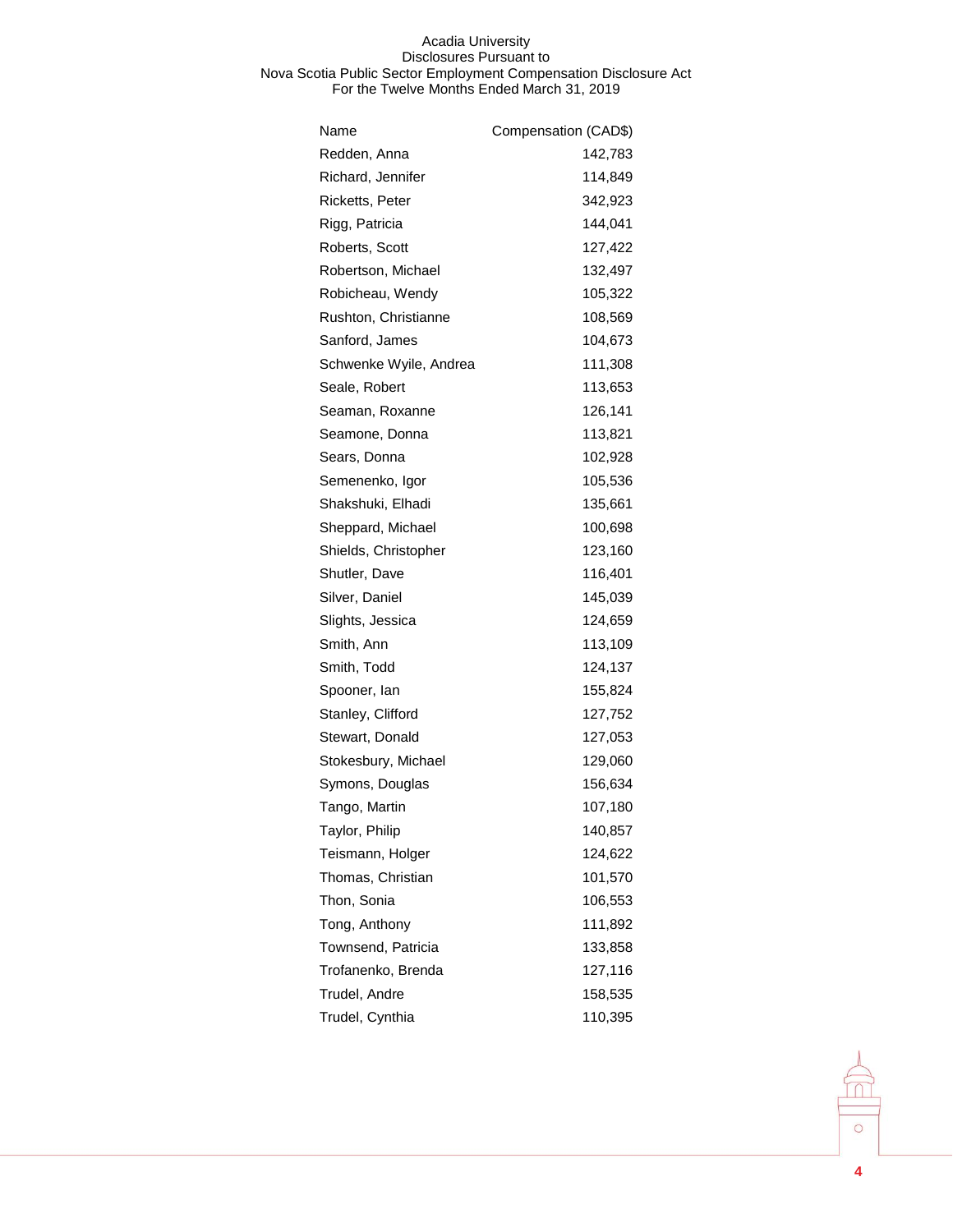| Name                 | Compensation (CAD\$) |
|----------------------|----------------------|
| Van Blarcom, Brian   | 150,438              |
| Vibert, Ann          | 155,815              |
| Vibert, Conor        | 167,926              |
| Vincent, Kerry       | 110,254              |
| Wang, Yinglei        | 115,852              |
| Warner, Alan         | 126,956              |
| Weatherbee, Terrance | 109,533              |
| Whetter, Kevin       | 128,270              |
| Whidden, James       | 113,221              |
| Whitehall, Geoffrey  | 118,840              |
| Wilks, lan           | 124,556              |
| Williams, Peter      | 145,664              |
| Wilson, Brian        | 115,265              |
| Yang, Jun            | 120,604              |
| Zamlynny, Volodymyr  | 118,341              |
| Zhang, Haiyi         | 117,657              |
| Zhang, Ying          | 111,240              |